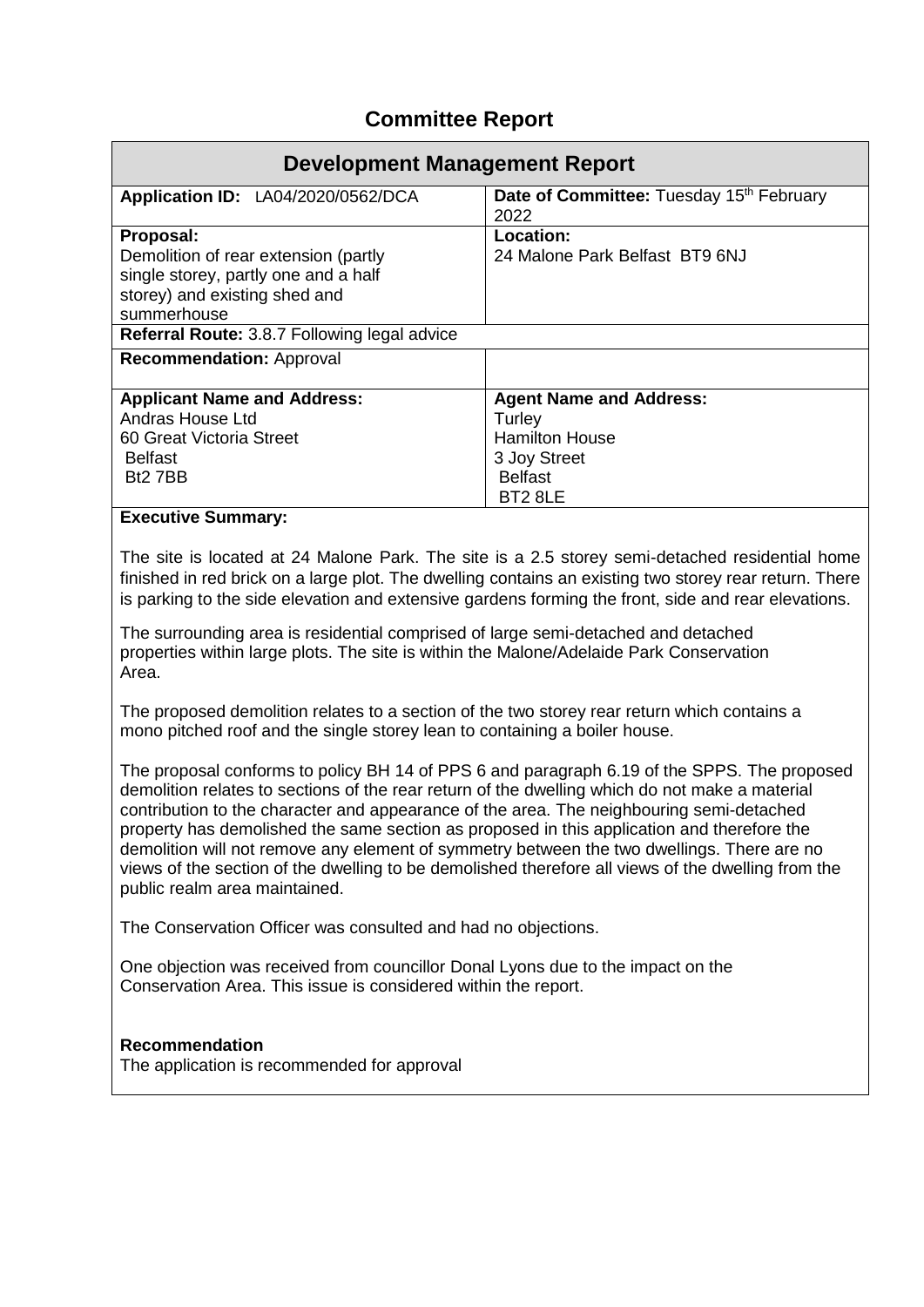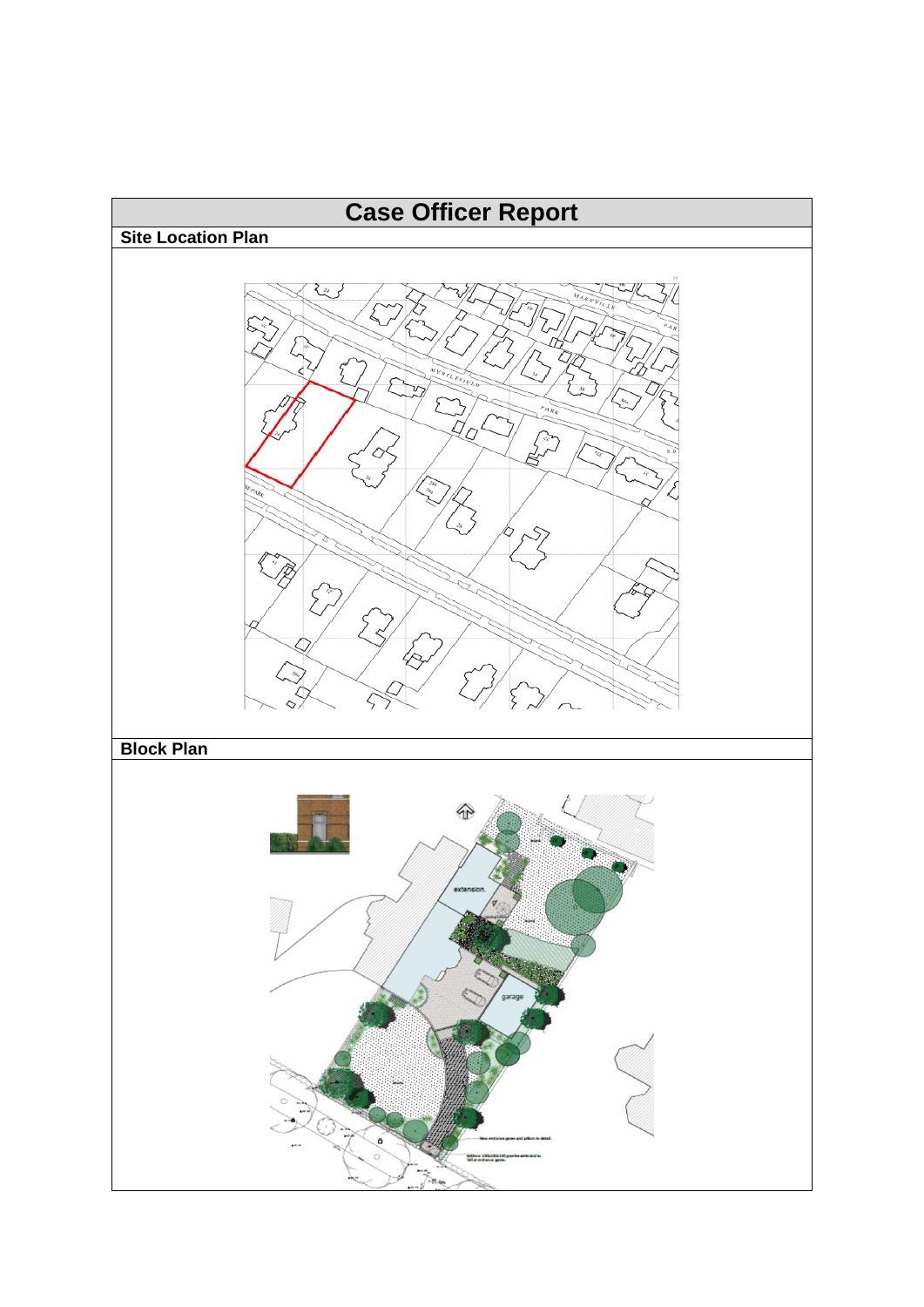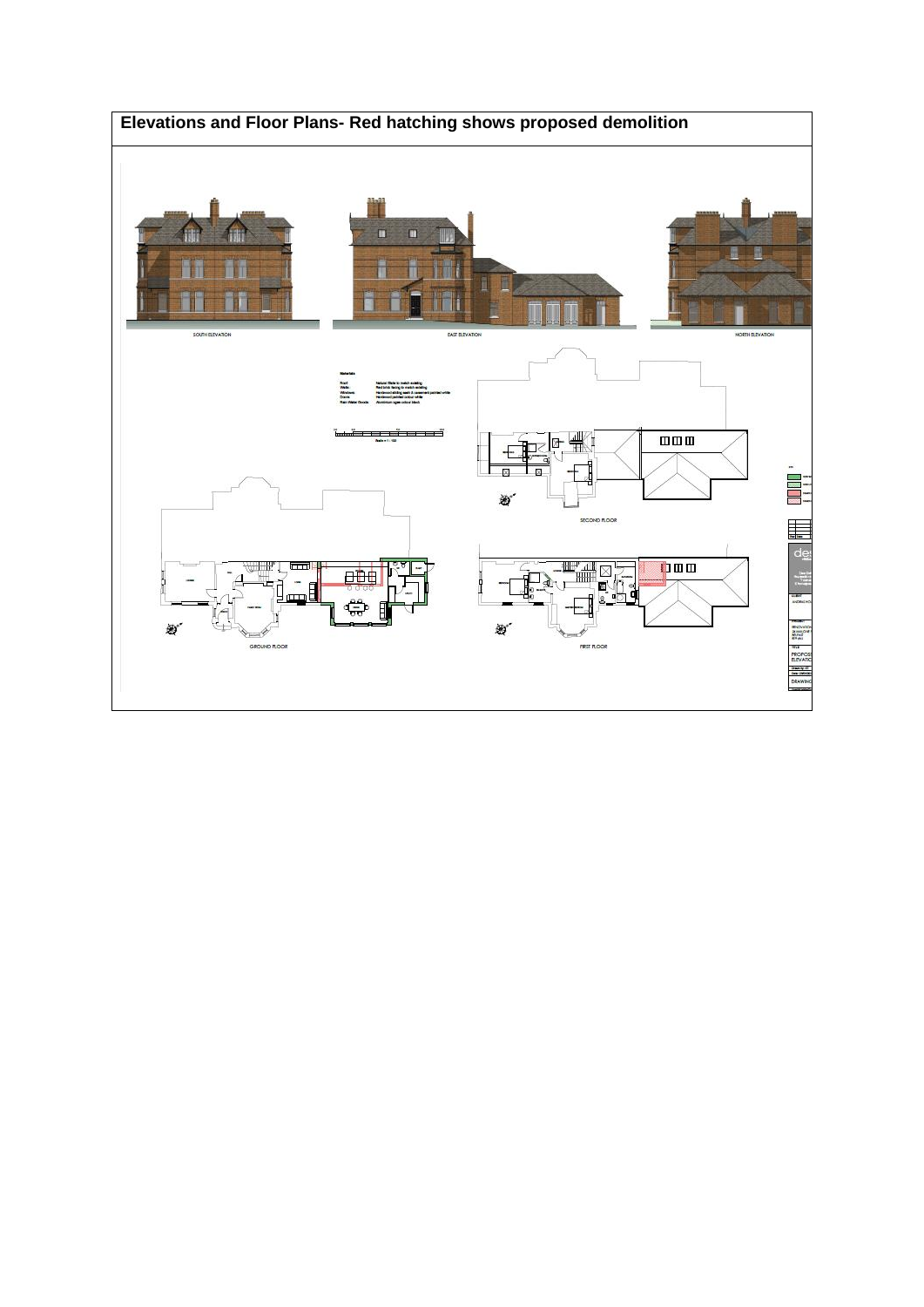|     | <b>Characteristics of the Site and Area</b>                                                                                                                                                                                                                                                                                                                                                                                                                                                                                               |  |  |
|-----|-------------------------------------------------------------------------------------------------------------------------------------------------------------------------------------------------------------------------------------------------------------------------------------------------------------------------------------------------------------------------------------------------------------------------------------------------------------------------------------------------------------------------------------------|--|--|
| 1.0 | <b>Description of Proposed Development</b><br>Demolition of rear extension (partly single storey, partly one and a half storey) and<br>existing shed and summerhouse.                                                                                                                                                                                                                                                                                                                                                                     |  |  |
| 2.0 | <b>Description of Site</b><br>The site is located at 24 Malone Park. The site is a 2.5 storey semi-detached<br>residential home finished in red brick on a large plot. The dwelling contains an<br>existing two storey rear return. There is parking to the side elevation and extensive<br>gardens forming the front, side and rear elevations.<br>The surrounding area is residential comprised of large semi-detached and detached<br>properties within large plots. The site is within the Malone/Adelaide Park<br>Conservation Area. |  |  |
|     | <b>Planning Assessment of Policy and other Material Considerations</b>                                                                                                                                                                                                                                                                                                                                                                                                                                                                    |  |  |
| 3.0 | <b>Site History</b><br>LA04/2019/0665/F, 24 Malone Park, Belfast, BT9 6NJ, Renovation and single<br>storey rear extension to dwelling. Construction of a new detached garage.<br>Decision Quashed.<br>LA04/2019/0627/DCA, 24 Malone Park, Belfast, BT9 6NJ, Demolition of rear<br>extension, partly single storey, partly one and a half storey. Decision Quashed.                                                                                                                                                                        |  |  |
| 4.0 | <b>Policy Framework</b>                                                                                                                                                                                                                                                                                                                                                                                                                                                                                                                   |  |  |
| 4.1 | Belfast Urban Area Plan                                                                                                                                                                                                                                                                                                                                                                                                                                                                                                                   |  |  |
| 4.2 | Draft Belfast Metropolitan Area Plan 2015<br>Following the recent Court of Appeal decision on BMAP, the extant development<br>plan is now the BUAP. However, given the stage at which the Draft BMAP had<br>reached pre-adoption through a period of independent examination, the policies<br>within the Draft BMAP still carry weight and are a material consideration in the<br>determination of planning applications. The weight to be afforded is a matter of<br>judgement for the decision maker.                                   |  |  |
| 4.3 | Strategic Planning Policy Statement for Northern Ireland (SPPS)                                                                                                                                                                                                                                                                                                                                                                                                                                                                           |  |  |
| 4.4 | Planning Policy Statement 6: Planning, Archaeology and The Built Heritage                                                                                                                                                                                                                                                                                                                                                                                                                                                                 |  |  |
| 5.0 | <b>Statutory Consultees Responses</b><br>None                                                                                                                                                                                                                                                                                                                                                                                                                                                                                             |  |  |
| 6.0 | <b>Non-Statutory Consultees Responses</b><br>Conservation Officer- No objections to demolition                                                                                                                                                                                                                                                                                                                                                                                                                                            |  |  |
| 7.0 | <b>Representations</b>                                                                                                                                                                                                                                                                                                                                                                                                                                                                                                                    |  |  |
|     | The application was advertised on 13.03.2020. One objection was received from<br>Councillor Donal Lyons and is considered within the report.                                                                                                                                                                                                                                                                                                                                                                                              |  |  |
| 8.0 | <b>Other Material Considerations</b><br>None                                                                                                                                                                                                                                                                                                                                                                                                                                                                                              |  |  |
| 8.1 | Any other guidance<br>Malone Park/ Adelaide Park Conservation Area Guide (Dec 1993)                                                                                                                                                                                                                                                                                                                                                                                                                                                       |  |  |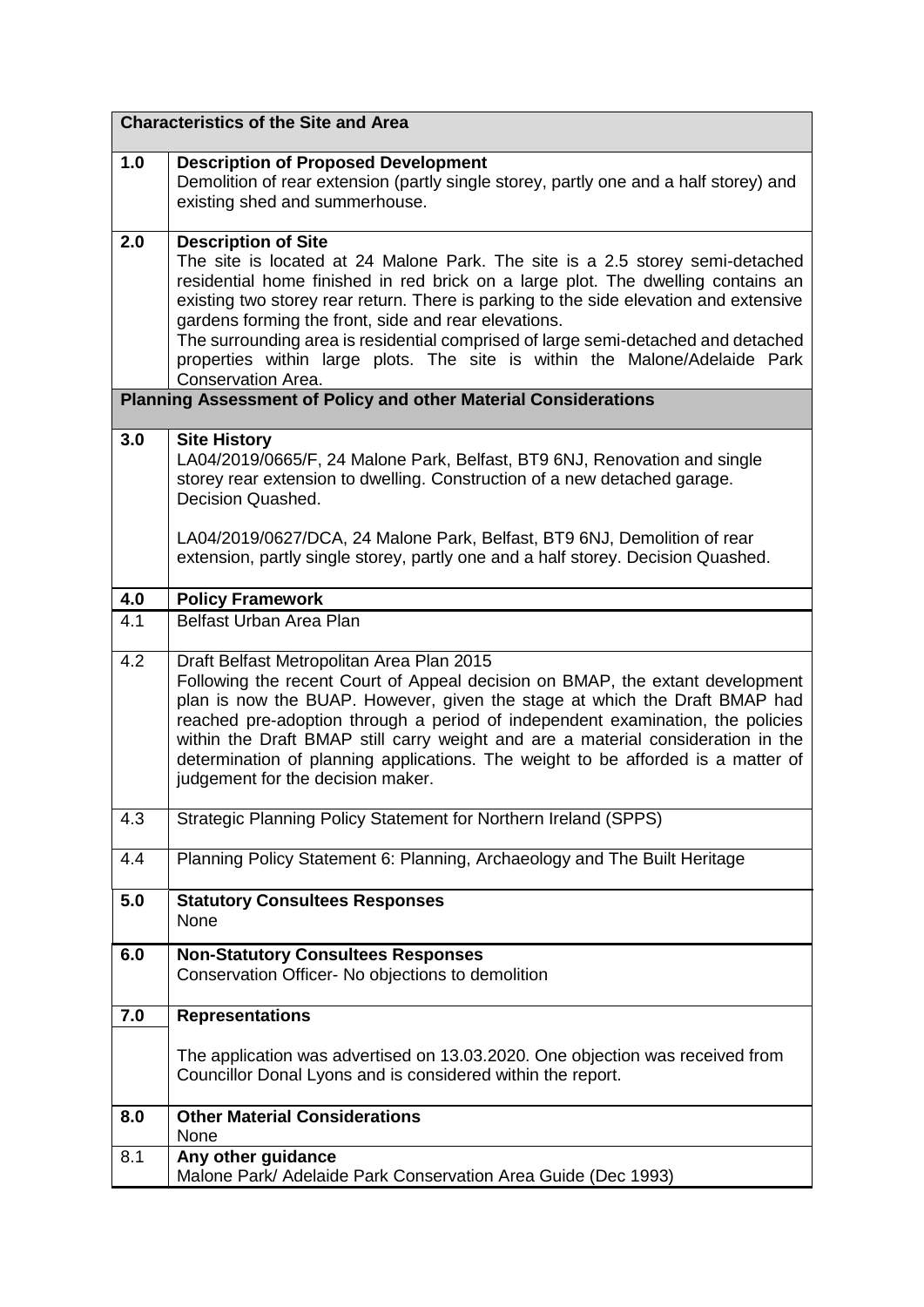| 9.0  | <b>Assessment</b>                                                                                                                                                                                                                                                                                                                                                                                                                                                                                                                                                                                                                                                                                                                                                                                                                                 |
|------|---------------------------------------------------------------------------------------------------------------------------------------------------------------------------------------------------------------------------------------------------------------------------------------------------------------------------------------------------------------------------------------------------------------------------------------------------------------------------------------------------------------------------------------------------------------------------------------------------------------------------------------------------------------------------------------------------------------------------------------------------------------------------------------------------------------------------------------------------|
| 9.1  | The proposal is considered to be in compliance with BUAP and both versions of<br>draft BMAP.                                                                                                                                                                                                                                                                                                                                                                                                                                                                                                                                                                                                                                                                                                                                                      |
|      | It is also considered that the proposal is in compliance with Policy and the Malone<br>Park/ Adelaide Park Conservation Area Guide.                                                                                                                                                                                                                                                                                                                                                                                                                                                                                                                                                                                                                                                                                                               |
| 9.2  | Assessment                                                                                                                                                                                                                                                                                                                                                                                                                                                                                                                                                                                                                                                                                                                                                                                                                                        |
| 9.21 | With regards to development in Conservation Areas, Section 104(11) states that<br>special regard must be had to the desirability of;<br>(a) preserving the character or appearance of that area in cases where an<br>opportunity for enhancing its character or appearance does not arise;<br>(b) enhancing the character or appearance of that area in cases where an<br>opportunity to do so does arise                                                                                                                                                                                                                                                                                                                                                                                                                                         |
| 9.22 | The SPPS states that "in managing development within a designated Conservation<br>Area the guiding principal is to afford special regard to the desirability of enhancing<br>its character or appearance when an opportunity to do so exists, or preserve its<br>character or appearance where an opportunity to enhance does not exist".                                                                                                                                                                                                                                                                                                                                                                                                                                                                                                         |
| 9.23 | Par. 6.19 of the SPPS sets out the criteria which should be applied when<br>determining such development.                                                                                                                                                                                                                                                                                                                                                                                                                                                                                                                                                                                                                                                                                                                                         |
| 9.24 | Planning Policy Statement 6 sets out the Department's planning policies for the<br>protection and conservation of archaeological remains and features of the built<br>heritage.                                                                                                                                                                                                                                                                                                                                                                                                                                                                                                                                                                                                                                                                   |
|      | <b>Demolition within the Conservation Area</b>                                                                                                                                                                                                                                                                                                                                                                                                                                                                                                                                                                                                                                                                                                                                                                                                    |
| 9.25 | The proposal conforms to policy BH 14 of PPS 6 and paragraph 6.19 of the SPPS.<br>The proposed demolition relates to a section of the two storey rear return which<br>contains a mono pitched roof, to the rear of this is a single storey lean to<br>containing a boiler house and also with a mono pitched roof.                                                                                                                                                                                                                                                                                                                                                                                                                                                                                                                                |
| 9.26 | While the dwelling as a whole makes a significant contribution to the conservation<br>area the demolition of this section of the rear return does not. The two storey<br>section contains a large ground floor window with a horizontal emphasis which is<br>out of place with the rest of the building. The boiler house has a separate entrance<br>and is in a state of disrepair. The neighbouring semi-detached property has<br>demolished the same section as proposed in this application and therefore the<br>demolition will not remove any element of symmetry between the two dwellings.<br>There are no views of the section of the dwelling to be demolished therefore all<br>views of the dwelling from the public realm area maintained. The conservation<br>officer was consulted and had no objection to the proposed demolition. |
| 9.27 | With the considerations above it is deemed that the demolition and proposed<br>extension will preserve the character and appearance of the area as per section<br>104 of the Planning Act (Northern Ireland) 2011.                                                                                                                                                                                                                                                                                                                                                                                                                                                                                                                                                                                                                                |
| 9.28 | One objection was received from Councillor Donal Lyons due to the impact on the<br>Conservation Area. For the reasons above it is considered the proposed<br>demolition will not have a negative impact on the conservation area.                                                                                                                                                                                                                                                                                                                                                                                                                                                                                                                                                                                                                 |